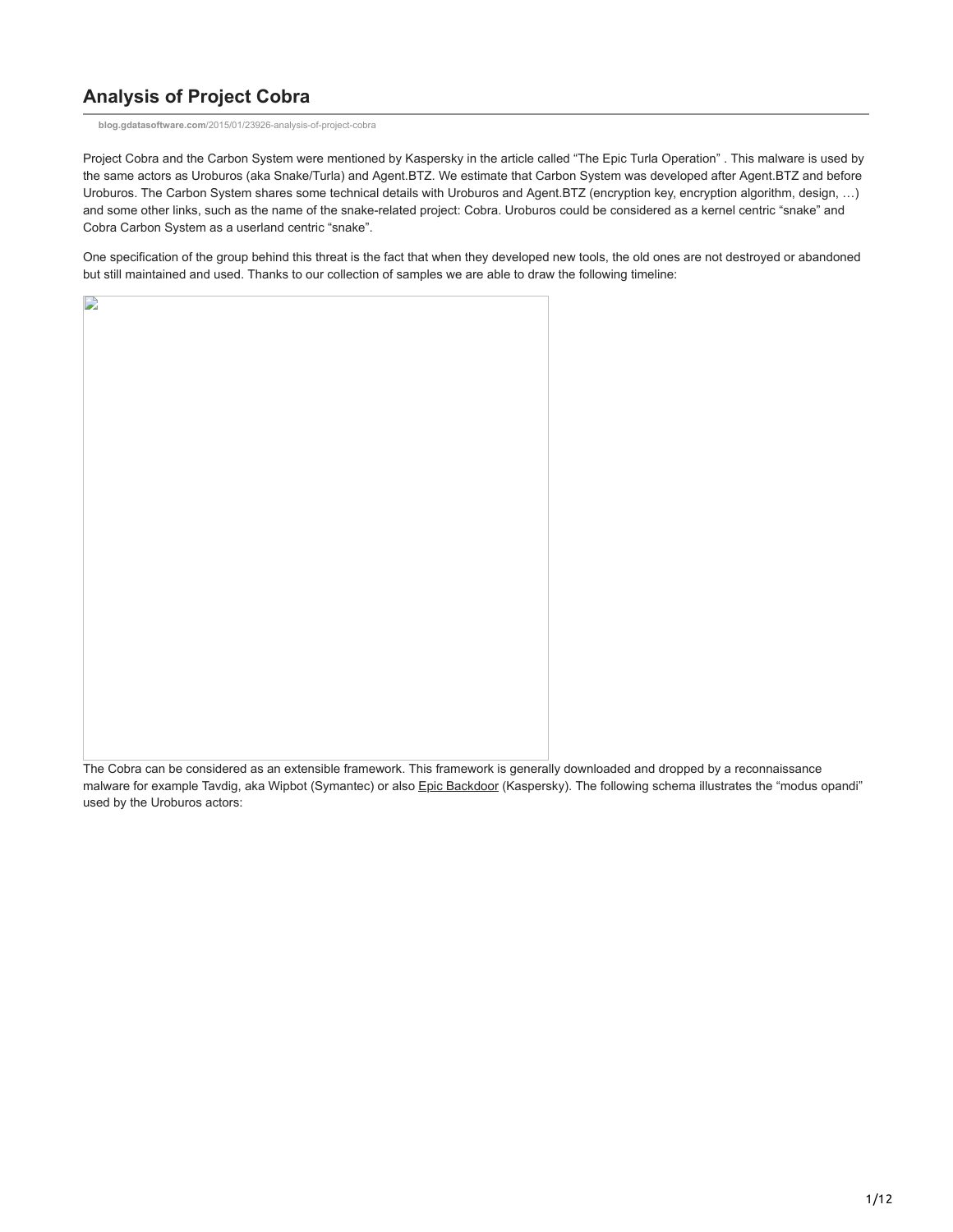Using IOC (Indicators of Compromise) to detect this malware is quite complicated, because the malware authors made efforts to randomize many factors. For example, the attackers drop the malware into different directories, using the files present, also chosen randomly, to store the malware configuration.

Due to these characteristics, the experts of the G DATA SecurityLabs decided to publish an analysis of the framework dropped by the file with the md5: cb1b68d9971c2353c2d6a8119c49b51f. G DATA security solutions detect this file as Backdoor.TurlaCarbon.A (Engine A) and Win32.Trojan.Cobra.B (Engine B).

We can find the compilation path in a file embedded in the dropper: f:\Workshop\Projects\cobra\carbon\_system\x64\Release\carbon\_system.pdb

Looking at this, we can easily identify that "Carbon System" is a part of the "Cobra" project.

# **Dropper**

D

The dropper is used to install four files on the infected system. The dropped files are stored in the resources of the binary. The dropper has the 32-bit and the 64-bit version of the executable files embedded. It installs the following files:

- miniport.dat: configuration file;
- stage 1: the file name is randomly chosen from ipvpn.dll,srsvc.dll or kmsvc.dll. This library is registered as a service;
- stage 2: the file name is msimghlp.dll. It's the orchestrator of the malware (called "system" by the author);
- stage 3: the file name is msximl.dll. This library (called "user" by the authors) is injected in the browsers and the email clients in order to communicate to the outside via web requests.

The persistence is performed by the creation of a service (HKLM\SYSTEM\CurrentControlSet\Service\). The service name depends on the chosen stage 1 file name:

<thead></thead>

| File | <b>Service</b> |                     | <b>Description</b>           |
|------|----------------|---------------------|------------------------------|
| Name | Name           | <b>Display Name</b> | (Copy&Paste from the binary) |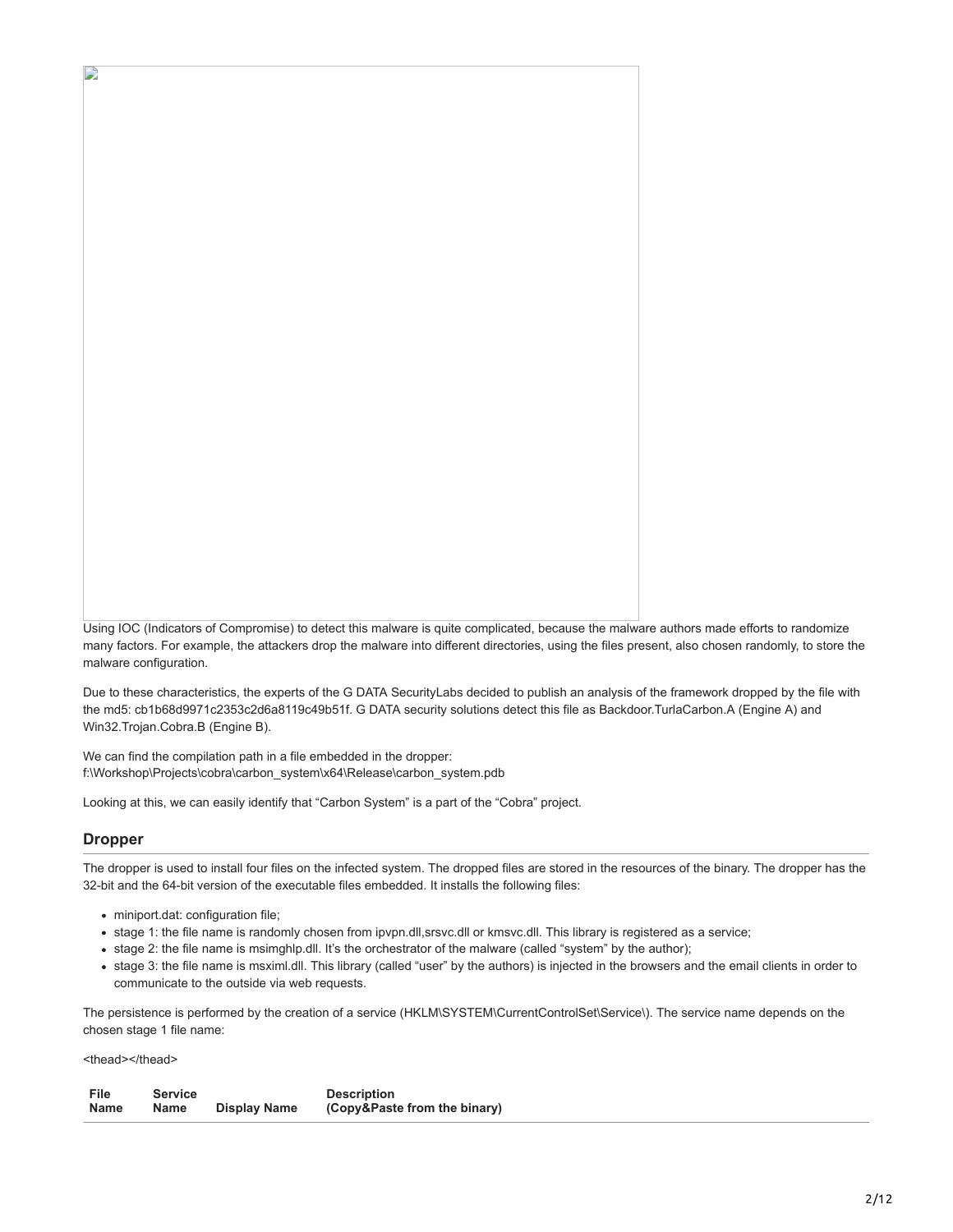| ipvpn.dll | ipvpn     | Virtual Private<br>Network Routing<br>Service          | Provides enchanced network management while active VPN connection established. Support All<br>necessary functions and maintain dynamic table rules. Enforcement technologies that use virtual<br>networks may not function properly without this service |
|-----------|-----------|--------------------------------------------------------|----------------------------------------------------------------------------------------------------------------------------------------------------------------------------------------------------------------------------------------------------------|
| srsvc.dll | srservice | <b>System Restore</b><br>Service                       | Performs system restore functions. To stop service, turn off System Restore from the System<br>Restore tab in My Computer.                                                                                                                               |
| kmsvc.dll | hkmsvc    | Health Key and<br>Certificate<br>Management<br>Service | Provides X.509 certificate and key management services for the Network Access Protection<br>Agent (NAPAgent). Enforcement technologies that use X.509 certificates may not function<br>properly without this service                                     |

The descriptions reveal spelling mistakes and the sentence structure may indicate that the texts have been written by non-native speakers.

Stage 1 is always installed in %SystemRoot%\system32\

To install something into %SystemRoot%, the attackers have to have gained administration privileges before they executed the dropper. The three other dropped files are stored in an existing directory in %ProgramFiles%, randomly chosen.

During the installation, executed in a command line, the dropper displays the following information:

| D |  |
|---|--|
|   |  |
|   |  |
|   |  |
|   |  |
|   |  |
|   |  |
|   |  |
|   |  |
|   |  |
|   |  |
|   |  |
|   |  |
|   |  |
|   |  |
|   |  |
|   |  |
|   |  |
|   |  |
|   |  |
|   |  |
|   |  |
|   |  |
|   |  |
|   |  |
|   |  |
|   |  |
|   |  |
|   |  |
|   |  |
|   |  |
|   |  |
|   |  |
|   |  |
|   |  |
|   |  |
|   |  |
|   |  |
|   |  |
|   |  |
|   |  |
|   |  |
|   |  |
|   |  |
|   |  |
|   |  |
|   |  |
|   |  |
|   |  |
|   |  |
|   |  |
|   |  |
|   |  |
|   |  |
|   |  |
|   |  |
|   |  |
|   |  |
|   |  |
|   |  |
|   |  |
|   |  |
|   |  |

The screenshot shows the string "LUCKY STRIKE!!!", displayed in case the installation was carried out successfully and "Idioten???" in case of any installation error. To be able to find the random installation path, the dropper modifies a legitimate .inf file (also chosen randomly) in %SystemRoot%\inf\ to add the following information to the end of the file:

[B8744A58]

root=C:\Program Files\Windows NT\Accessoiries\en-US

The ID between the brackets is a unique ID and the root variable contains the path in which the three additional files are installed.

The tricks put in place by the authors – random file names and random installation paths – are used to limit the detection possible with Indicators of Compromise. Generally, security researchers use these kinds of artifacts in order to detect the compromise of systems.

### **Stage 1: loader**

MD5: 43e896ede6fe025ee90f7f27c6d376a4

G DATA security solutions detect this as Backdoor.TurlaCarbon.A (Engine A) and Win32.Trojan.Cobra.A (Engine B).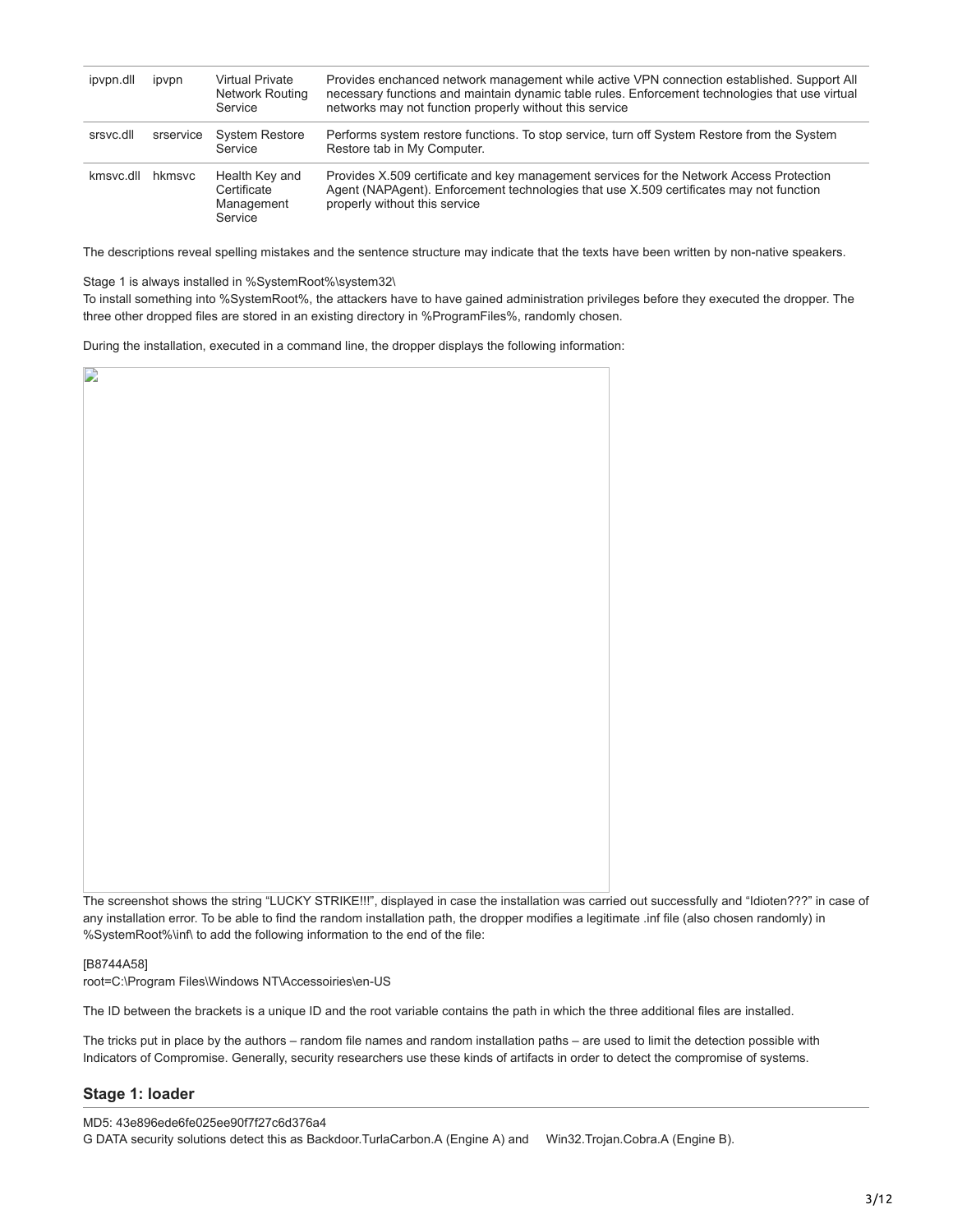The first stage is rather small as the number of instructions and actions is rather small. Simply spoken, its purpose is to load the second stage. To perform this task, the first stage checks all of the files in %SystemRoot%\inf\ in order to find the entry with the unique ID previously mentioned and therefore to determine the path for stage 2. After that, the library of the second stage is loaded and, subsequently, the exported function ModuleStart() is executed:



## **Stage 2: the orchestrator**

Md5: e6d1dcc6c2601e592f2b03f35b06fa8f Version: 3.71

G DATA security solutions detect this threat as Backdoor.TurlaCarbon.A (Engine A) and Win32.Trojan.Cobra.B (Engine B).

The second stage is called "system" by the authors of the malware. The internal name of the library is carbon\_system.dll.

The purpose of this code is to stay in background and orchestrate several requests and tasks made by the other .dlls or named pipe connections.

## **Mutex creation**

The orchestrator creates several mutexes. These mutexes are used for two reasons:

- used by the third stage in order to detect whether the orchestrator has been launched correctly on the infected system;
- used to execute the orchestrator only once.

Here are the created mutexes:

- Global\MSCTF.Shared.MUTEX.zRX
- Global\DBWindowsBase
- Global\IEFrame.LockDefaultBrowser
- Global\WinSta0\_DesktopSessionMut
- Global\{5FA3BC02-920F-D42A-68BC-04F2A75BE158}
- Global\SENS.LockStarterCacheResource
- Global\ShimSharedMemoryLock

## **Working files and directories**

Here are the working files and directories used by the orchestrator. The orchestrator creates one single random path and then stores all necessary folders mentioned under this one randomly generated path:

- %randompath%\Nls\: directory related to the tasks to be executed
- %randompath%\0208\: directory related to the temporary files
- %randompath%\System\: directory related to the additional plugins
- %randompath%\System\bootmisc.sdi: seems not to be used
- %randompath%\0208\C\_56743.NLS: files related to the tasks to be executed and the plugins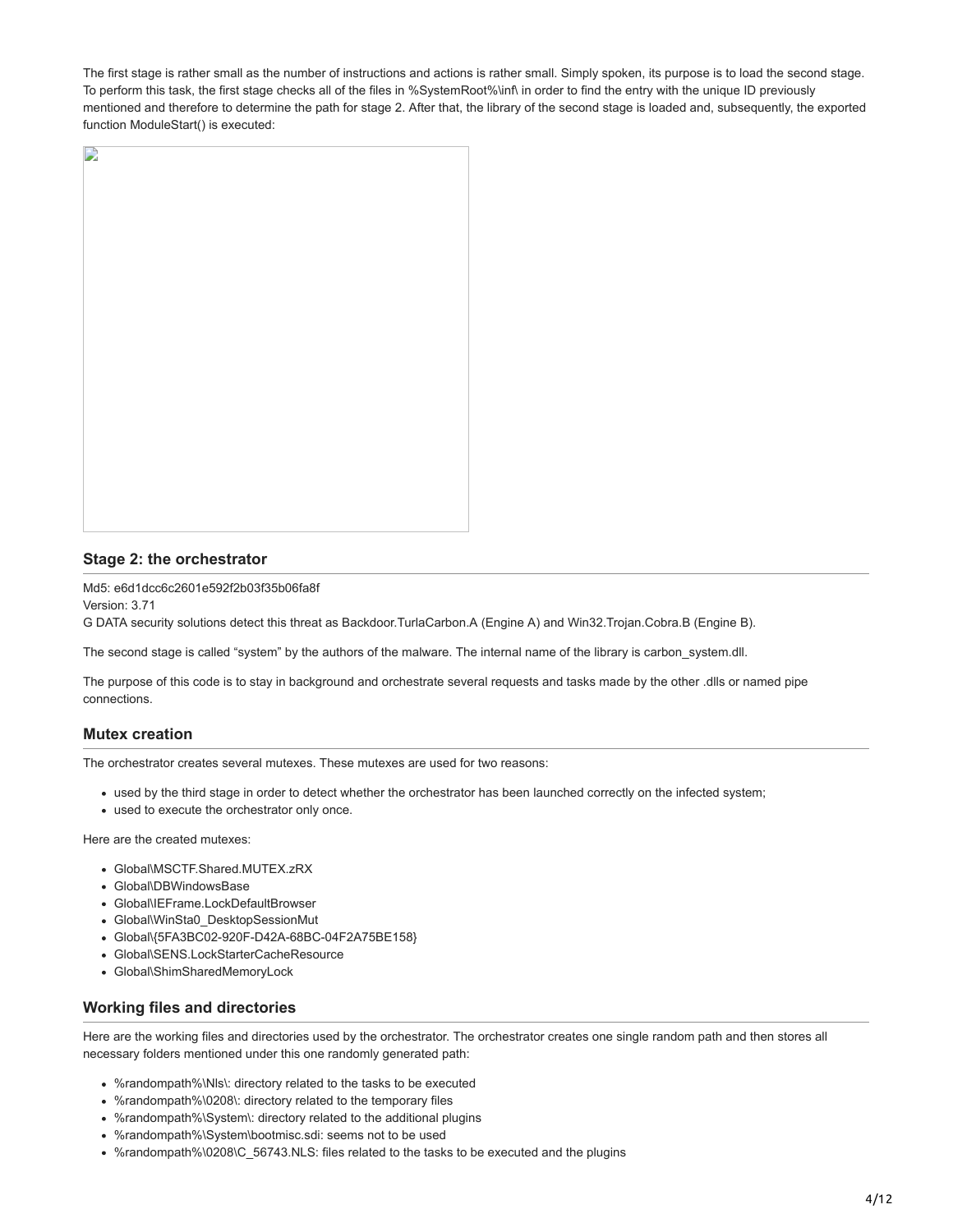- %randompath%\Nls\b9s3coff.ax: files related to the tasks to be executed and the named pipe
- %randompath%\Nls\a67ncodc.ax: file related to the tasks to be executed
- %randompath%\vndkrmn.dic: log file
- %randompath%\qavsrc.dat: log file
- %randompath%\miniport.dat: configuration file
- %randompath%\asmcerts.rs: purpose currently unknown
- %randompath%\getcert.rs: purpose currently unknown

The files are not automatically created during the startup of the malware. The files are created only if the orchestrator needs them.

### **Configuration file**

The configuration file (miniport.dat) is used by the second and the third stage. The file is encrypted with the [CAST-128 algorithm](http://en.wikipedia.org/wiki/CAST-128), the same algorithm that has been used by Uroburos to encrypt the file systems. The encryption key is: { 0x12, 0x34, 0x56, 0x78, 0x9a, 0xbc, 0xde, 0xf0, 0xfe, 0xfc, 0xba, 0x98, 0x76, 0x54, 0x32, 0x10 } Note: following the logic, 0xfc would be expected to be 0xdc.

Here is an example of the configuration file: paul@gdata:~/Carbon/\$ ./decrypt.py miniport.dat [NAME] object\_id=acce6511-ba11-fa11-f0047d1 iproc = iexplore.exe,outlook.exe,msimn.exe,firefox.exe,opera.exe,chrome.exe ex = #,netscape.exe,mozilla.exe,adobeupdater.exe,chrome.exe

#### [TIME]

user\_winmin = 1800000 user\_winmax = 3600000 sys\_winmin = 3600000 sys\_winmax = 3700000 task\_min = 20000 task  $max = 30000$ checkmin = 60000 checkmax = 70000  $Ioamin = 60000$ logmax = 120000 lastconnect=1419925298 timestop= active\_con = 900000 time2task=3600000 check\_lastconnect=1419925298

**[CW\_LOCAL]** quantity  $= 0$ 

### [CW\_INET]

quantity  $= 4$ 

address1 = soheylistore.ir:80:/modules/mod\_feed/feed.php address2 = tazohor.com:80:/wp-includes/feed-rss-comments.php address3 = jucheafrica.com:80:/wp-includes/class-wp-edit.php address4 = 61paris.fr:80:/wp-includes/ms-set.php

[CW\_INET\_RESULTS]

quantity  $= 4$ 

address1 = soheylistore.ir:80:/modules/mod\_feed/feed.php address2 = tazohor.com:80:/wp-includes/feed-rss-comments.php address3 = jucheafrica.com:80:/wp-includes/class-wp-edit.php address4 = 61paris.fr:80:/wp-includes/ms-set.php

[TRANSPORT] system\_pipe = comnap spstatus = yes adaptable = no

[DHCP] server = 135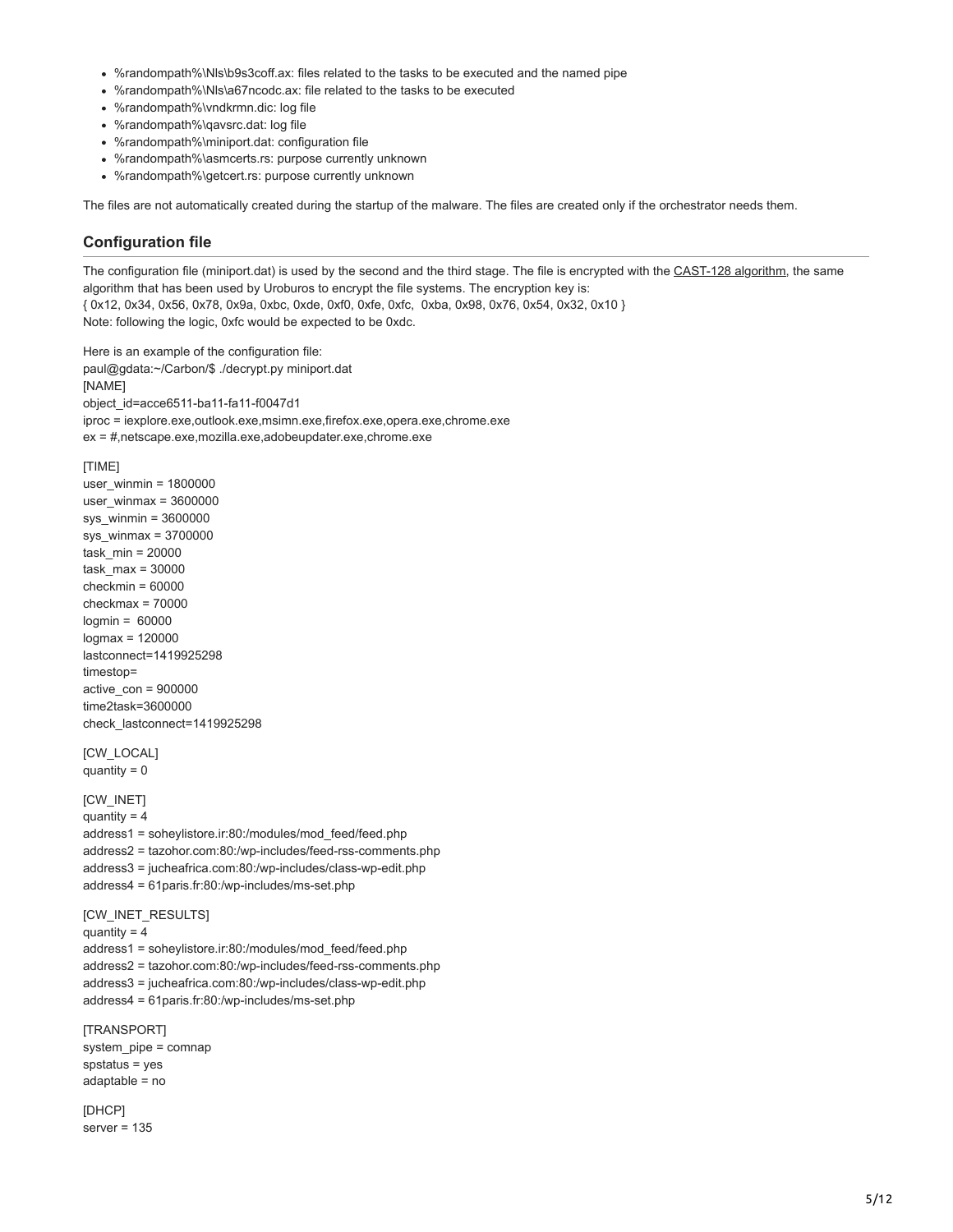[LOG] logperiod = 7200 lastsend=1419924312

[WORKDATA] run\_task= run\_task\_system=

[VERSION] System=3/71 User=3/62

The websites listed in [CW\_INET] and [CW\_INET\_RESULTS] are all compromised legitimate WordPress websites. By the time of writing this article, all websites have been cleaned and patched.

The file format is the same as the .ini file format from Windows. The authors use the Windows API to parse the configuration (GetPrivateProfileStringA()).

The file contains:

- A unique ID to identify the infected machine (object\_id);
- The command and control server used by stage 3 (addressX);
- The version of the "system" and the "user" library (in [VERSION]);
- The frequency and time of execution of several internal tasks ([TIME]);
- The name of the named pipe used as communication channel between the "system" and the "user" (system\_pipe);
- The process name where stage 3 will be injected (iproc);
- $\bullet$  ...

## **Communication via named pipes**

The orchestrator creates two named pipes in order to communicate with stage 3 or to receive messages from an external machine:

- \\.\\pipe\sdlrpc
- \\.\\pipe\comnap (the name in the configuration file)

#### **Features**

The orchestrator creates nine threads in order to handle the different features. We will now have a look at the most interesting threads.

One thread is used to check if the parameters in the configuration file have changed.

A second thread is used to check the available hard disk space. If the HDD space is low, the orchestrator generates an entry in the log file: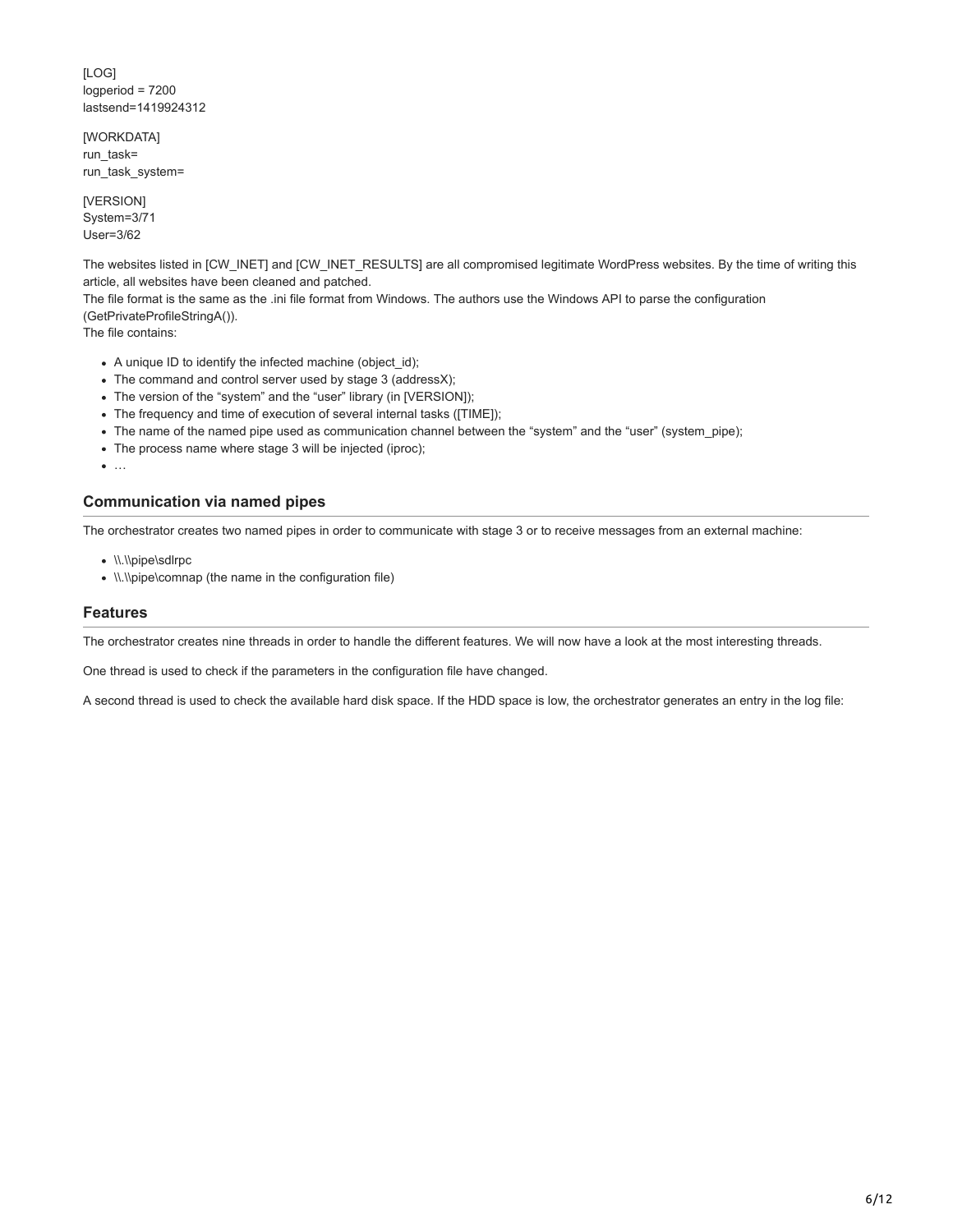The preceding screenshot reveals a rather interesting use of English, again. From what we can conclude, we believe "Survive me" is supposed to mean something like "Rescue me" in the sense of "help me to survive".

D

A third thread is created in order to handle the tasks. A task is a command sent from the C&C that is to be executed. The code to be executed is stored locally on the infected machine. The orchestrator is able to execute libraries (by executing the export start()) or to execute Windows' command line. The command line can be execute with the current user privilege or with the privilege of another user (via CreateProcessA() or CreateProcessAsUserA()):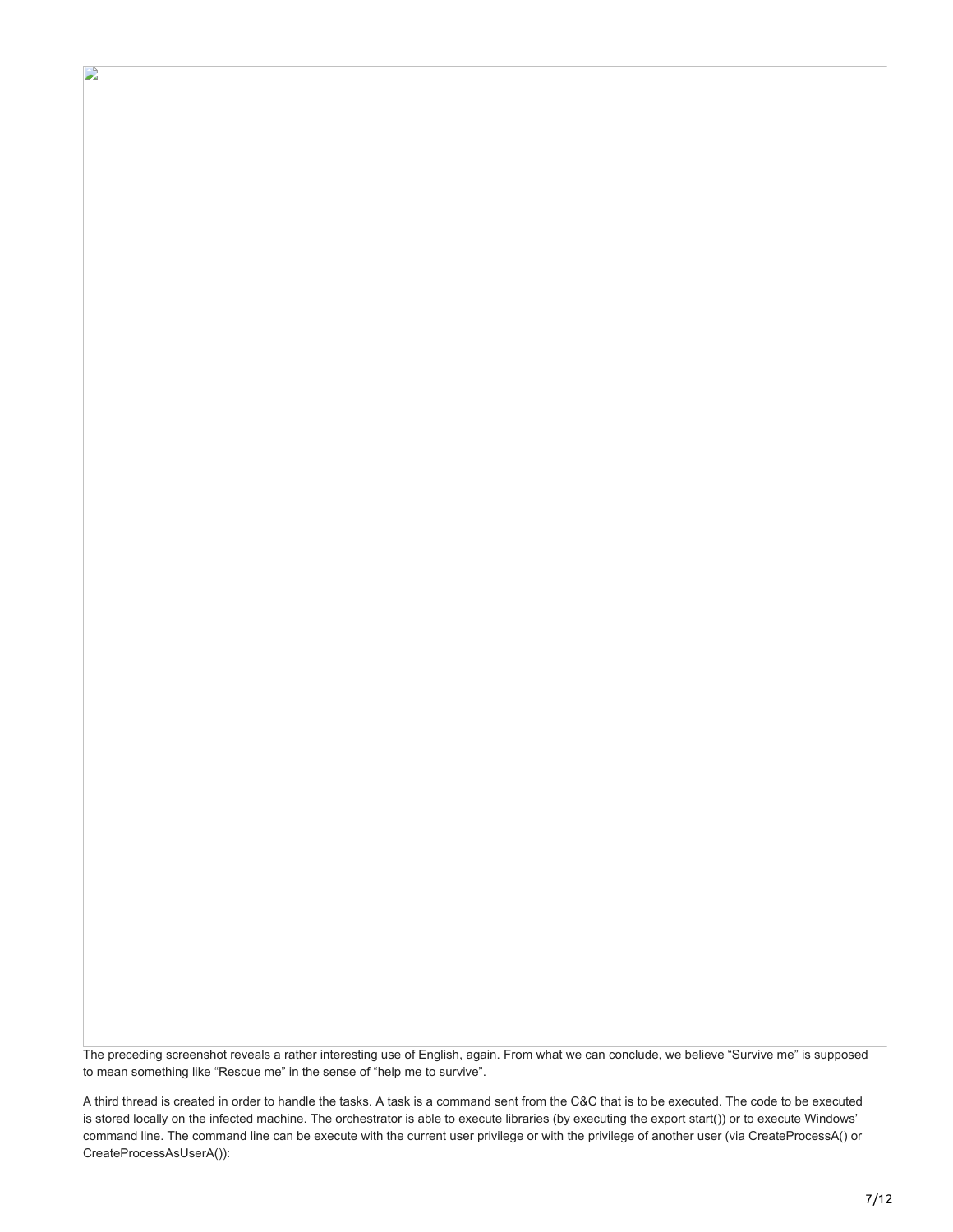A fourth thread is used to handle the log rotation file (vndkrmn.dic).

A fifth thread is used to create and read the data sent to the named pipes.

A sixth thread is used to load plugins. For the orchestrator a module is a library file with a specific export called ModuleStart(). The plugin list is stored in the configuration file ([PLUGINS]). This thread is very similar to the third thread, but is bares some minor differences. The function to execute the plugins is not the same.

Finally a seventh thread is used to inject stage 3 (msximl.dll) into the browsers and email clients. The list of the targeted processes is stored in the configuration file:

iproc = iexplore.exe,outlook.exe,msimn.exe,firefox.exe,opera.exe,chrome.exe As usual, the injected library is executed via the ModuleStart() exports.

## **Log file**

D

The orchestrator and stage 3 generate a shared log file. The file is encrypted with the same algorithm and the same key as the configuration file. Here is an example of the content:

paul@gdata:~/Carbon\$ ./decrypt.py infected/vndkrmn.dic [LOG] start=1 30/12/14|08:28:44|acce6511-ba11-fa11-f0047d1|s|ST|3/71|0| 30/12/14|08:29:50|acce6511-ba11-fa11-f0047d1|s|INJ|C:\Program Files\Windows Mail\en-US\msximl.dll| 30/12/14|08:30:28|acce6511-ba11-fa11-f0047d1|s|INJ|0|2204| 30/12/14|08:30:28|acce6511-ba11-fa11-f0047d1|u|ST|3/62|"C:\Program Files\Internet Explorer\iexplore.exe" :2204| 30/12/14|08:30:28|acce6511-ba11-fa11-f0047d1|u|ST|2204:END| 30/12/14|08:30:39|acce6511-ba11-fa11-f0047d1|u|W|-1|0|ALL|NOINET| 30/12/14|08:30:41|acce6511-ba11-fa11-f0047d1|u|W|-1|0|ALL|NOINET| 30/12/14|08:37:18|acce6511-ba11-fa11-f0047d1|s|STOP|3/71|0| 30/12/14|08:37:18|acce6511-ba11-fa11-f0047d1|s|STOP|OK|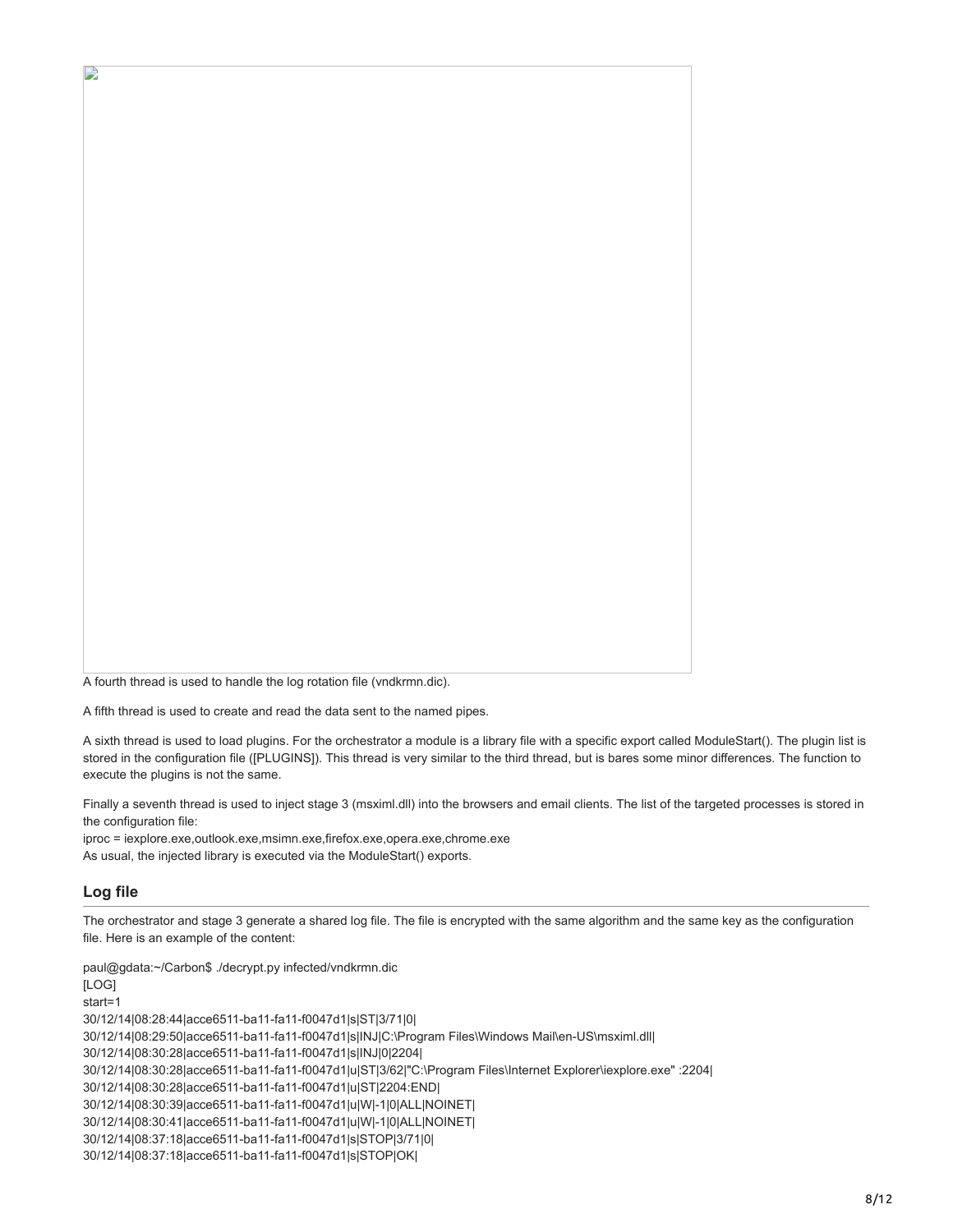30/12/14|08:39:45|acce6511-ba11-fa11-f0047d1|s|ST|3/71|0| 30/12/14|08:41:13|acce6511-ba11-fa11-f0047d1|s|INJ|C:\Program Files\Windows Mail\en-US\msximl.dll| 30/12/14|08:41:34|acce6511-ba11-fa11-f0047d1|s|INJ|0|2196| 30/12/14|08:41:34|acce6511-ba11-fa11-f0047d1|u|ST|3/62|"C:\Program Files\Internet Explorer\iexplore.exe" :2196| 30/12/14|08:41:34|acce6511-ba11-fa11-f0047d1|u|ST|2196:END| 30/12/14|08:41:35|acce6511-ba11-fa11-f0047d1|u|OPER|Wrong config: no lastconnect| 30/12/14|08:41:36|acce6511-ba11-fa11-f0047d1|u|P|0|NULL|0|Sleep:41| 30/12/14|08:41:38|acce6511-ba11-fa11-f0047d1|u|OPER|Wrong config: no lastconnect| 30/12/14|08:41:39|acce6511-ba11-fa11-f0047d1|u|W|-1|0|tazohor.com:/|nrt| 30/12/14|08:41:40|acce6511-ba11-fa11-f0047d1|u|W|-1|0|61paris.fr:/|nrt| 30/12/14|08:41:40|acce6511-ba11-fa11-f0047d1|u|W|0|NULL|0|Sleep:1816467| 30/12/14|08:41:40|acce6511-ba11-fa11-f0047d1|u|P|0|NULL|0|Sleep:604

The log format is: Date|Time|Unique ID|source|message

The source can be:

- S: stands for the orchestrator (or "System");
- U: stands for the injected library (or "User").

The format of the message is not always the same. However, the first part is the executed feature:

- ST: start (either for the orchestrator or the injected library); the second part of the message is the version (for example 3.71 for the orchestrator and 3.62 for the injected library) and, regarding the injected library, the name of the host process;
- STOP: stop;
- OPER: message for the operator (for example when the disk space is low);
- W: web requests;
- INJ: injection; the second part of the message is the path of the file (lib) used to be injected into e.g. the browser or the PID;
- L: load library log message;
- S: log rotation message;
- T: message linked to the task execution;

### **Stage 3: the injected library**

#### Md5: 554450c1ecb925693fedbb9e56702646

Version: 3.62

This threat is detected by G DATA security solutions as Backdoor.TurlaCarbon.A (Engine A) and Win32.Trojan.Cobra.B (Engine B).

Stage 3 is called "user" by the authors. The internal name of the library is CARBON.dll.

The purpose of this stage is to communicate to the outside via web requests. The communication is used to ex-filtrate data and to receive orders (or plugins or code to execute).

### **Mutex check**

The first task of stage 3 is to check whether the mutexes created by the orchestrator are available or not, to make sure the orchestrator has started correctly: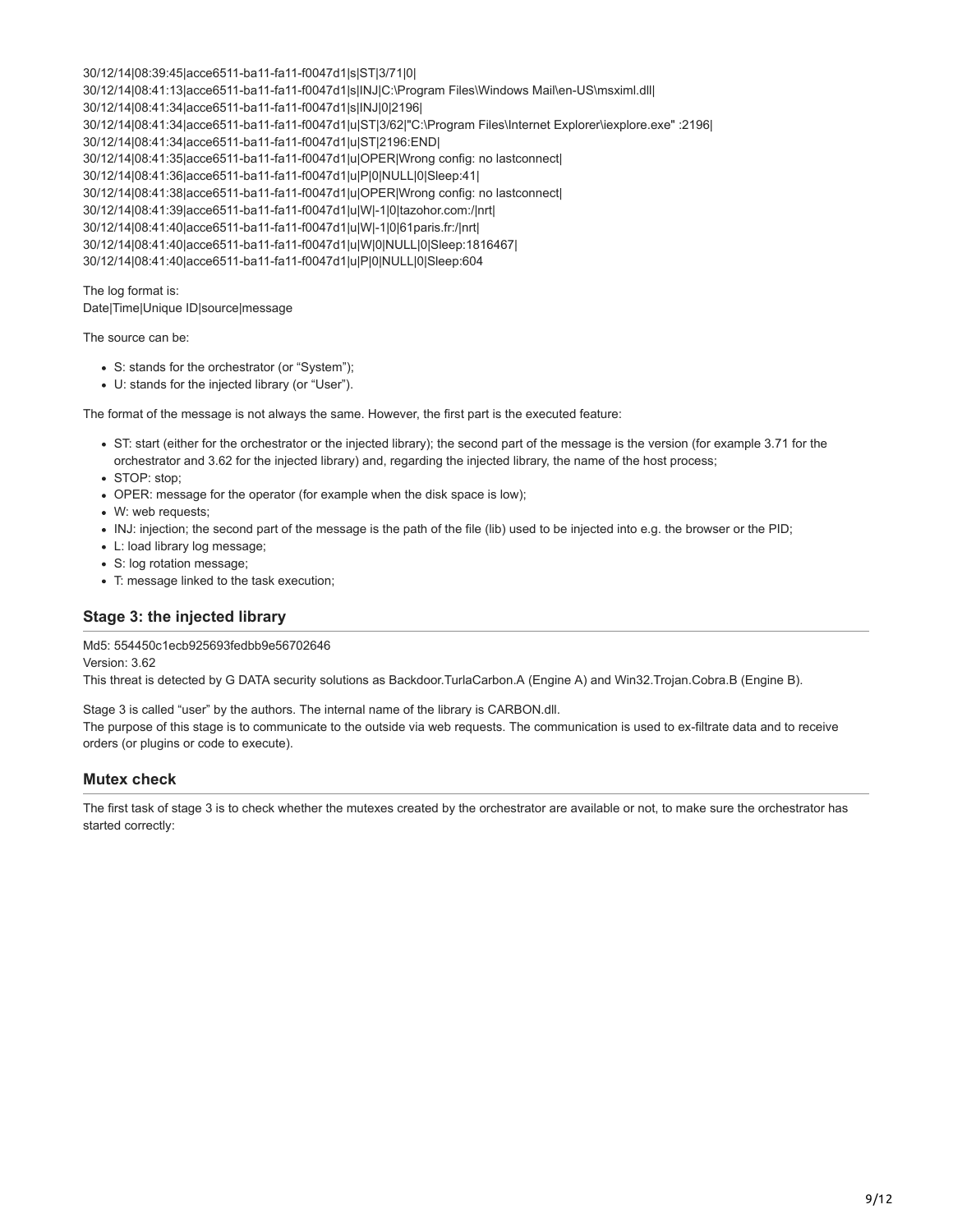## **Check of the Internet connection**

Before communicating with the command and control server, stage 3 checks whether an Internet connection is available by contacting:

www.google.com

 $\mathbf{D}$ 

- www.yahoo.com
- www.bing.com
- update.microsoft.com
- windowsupdate.microsoft.com
- microsoft.com

In case the connection does not work, the following message is written into the log file: |u|W|-1|0|ALL|NOINET|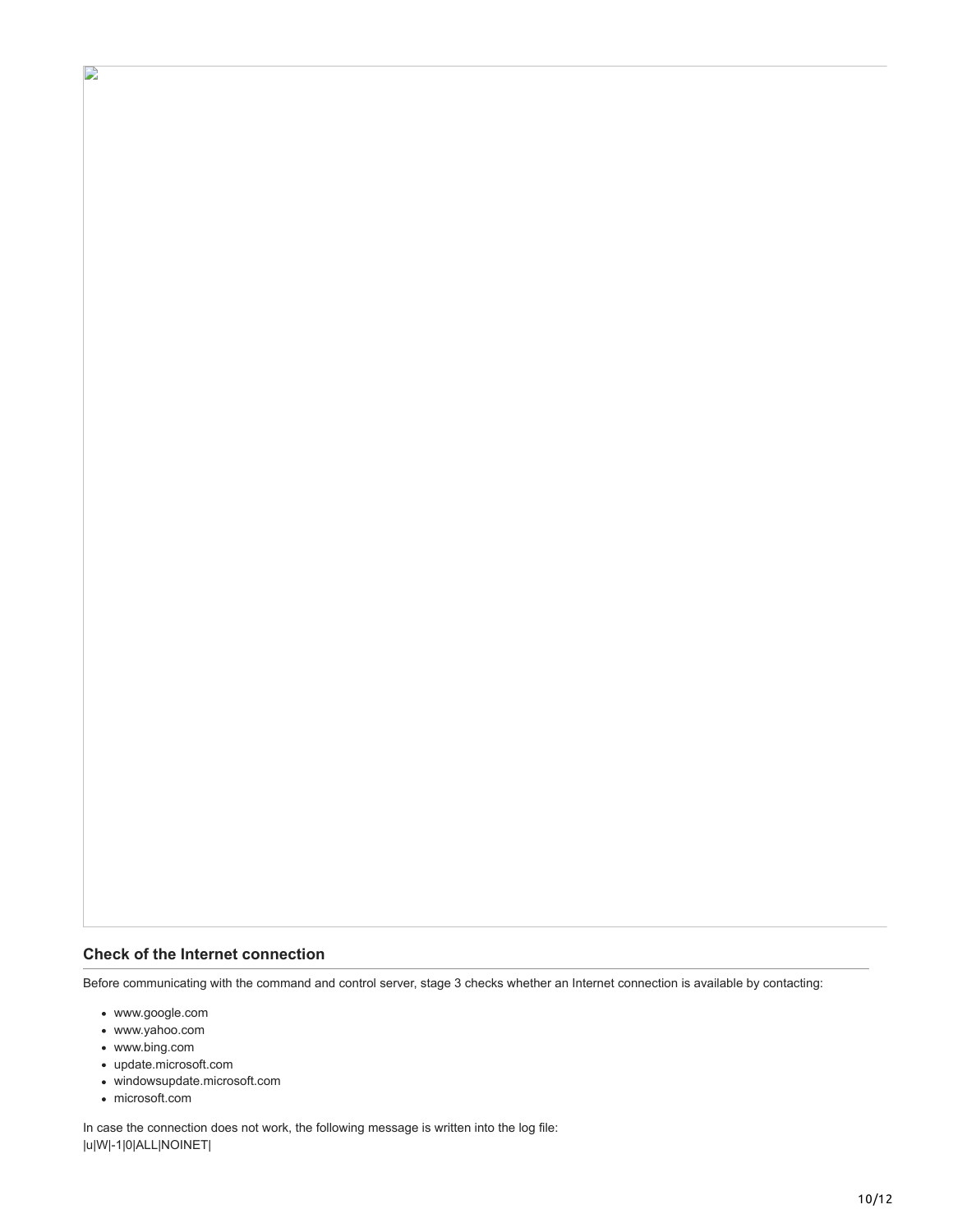## **Communication to the command & controls**

The communication to the operators is performed via the URL stored in the configuration file.

Firstly, the malware performs a GET request in order to identify whether the C&C is up and running.

If the first query is a success, a second request is sent to the C&C with the difference that some data is included into an [HTTP Cookie.](http://en.wikipedia.org/wiki/HTTP_cookie) The content of the cookie is catid, task, id, forumid, itemid, link, layout, start, limit (none of the parameters is mandatory). The data sent in this cookie is encrypted, using the CAST-128 algorithm, and encoded.

The malware can also generate POST requests. Here is an example of the pattern: POST hxxp://%s/%s?uid=%d&context=%s&mode=text&data=%s

The malware uses the same technique as Tavdig does to receive orders. The data can be seen between the <div> and the </div> field in the following screenshot:

|  | $\overline{\mathcal{L}}$ |  |
|--|--------------------------|--|
|  |                          |  |
|  |                          |  |
|  |                          |  |
|  |                          |  |
|  |                          |  |
|  |                          |  |
|  |                          |  |
|  |                          |  |
|  |                          |  |
|  |                          |  |
|  |                          |  |
|  |                          |  |
|  |                          |  |
|  |                          |  |
|  |                          |  |
|  |                          |  |
|  |                          |  |
|  |                          |  |
|  |                          |  |
|  |                          |  |
|  |                          |  |
|  |                          |  |
|  |                          |  |
|  |                          |  |
|  |                          |  |
|  |                          |  |
|  |                          |  |
|  |                          |  |
|  |                          |  |
|  |                          |  |
|  |                          |  |
|  |                          |  |
|  |                          |  |
|  |                          |  |
|  |                          |  |
|  |                          |  |

## **Additional features**

Stage 3 is able to execute tasks, exactly as the orchestrator is. The code concerning the features is exactly the same as the code the orchestrator uses. We assume that this is the case due to copy & paste. The "user" is able to execute libraries (by executing the export start()) and to execute Windows command line. The command line can be executed with the current user privilege or with the privilege of another user (via CreateProcessA() or CreateProcessAsUserA()).

## **Conclusion**

 $\overline{\phantom{a}}$ 

This analysis shows us that the actors behind Uroburos, Agent.BTZ and the Carbon System are skilled and still active. This sample we analyzed demonstrates how the authors tried to complicate the detection and the use of Indicators of Compromise. Summarized, some of the tricks we have encountered:

- use of random service names;
- us of random file names;
- use of random installation directory names;
- configuration of the named pipe name;
- $\bullet$  ...

Carbon System is a real extensible framework with a plugin management. As these plugins are provided by the contacted C&C servers, it can be anything – nothing has to be pre-bundled. Due to the nature of the malware attacks, we can imagine those plugins to be anything connected to cyber espionage, from keyloggers to credentials stealers, eavesdropping mechanisms and much more. An attacked enterprise or